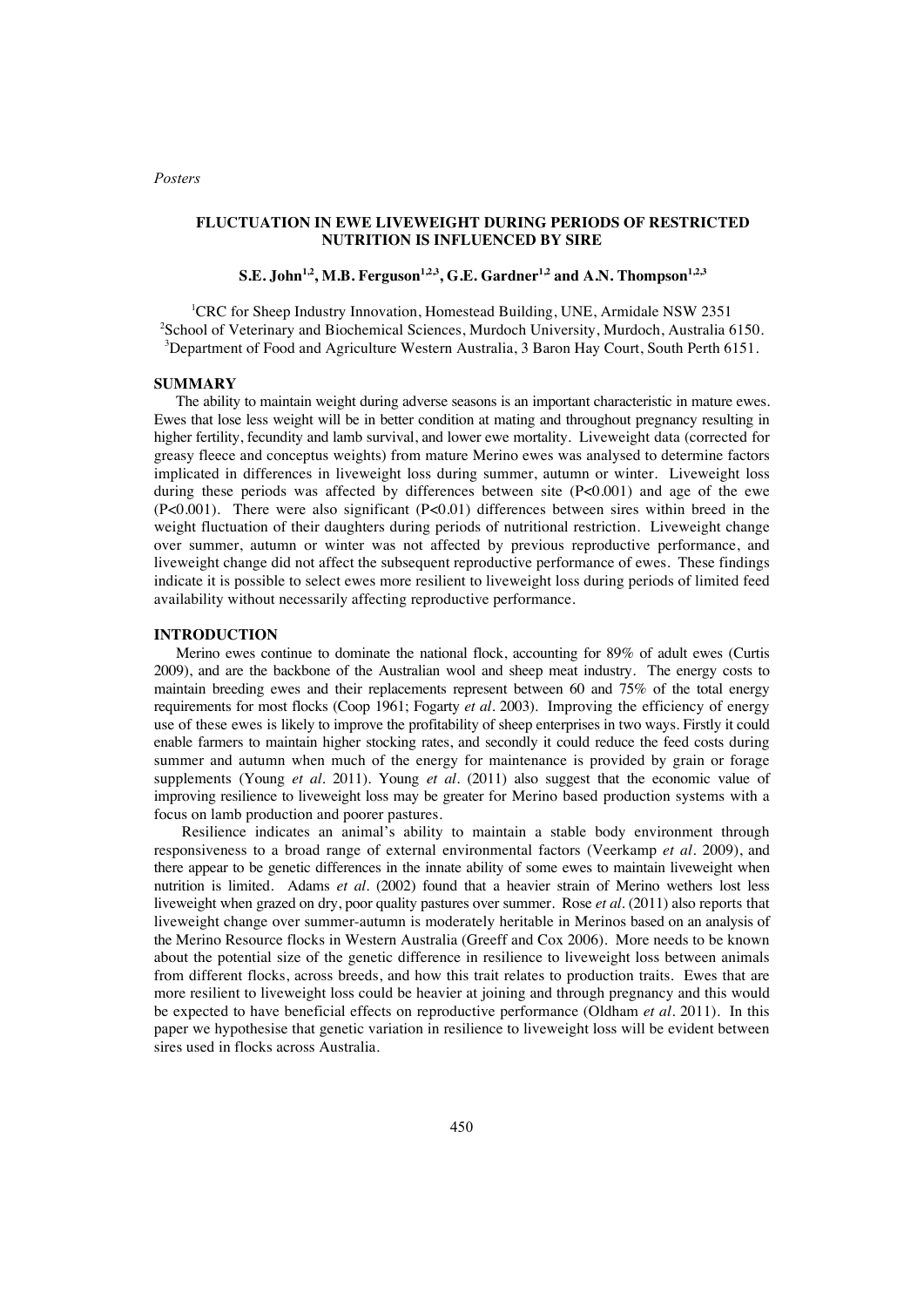#### **MATERIALS AND METHODS**

The Information Nucleus flock comprises eight flocks located at different sites across Australia, and from 2007 to 2011 about 4000 Merino and Maternal ewes were mated each year to 100 industry sires. A full description of the Information Nucleus Flock is provided by van der Werf *et al.* (2010). In this paper we used data for 1036 Merino and Border Leicester x Merino ewes born in 2007 at six of the sites. These ewes were weighed at regular intervals throughout their life resulting in 19,416 liveweight records from their birth, to lamb weaning in 2010. The average number of weight measurements per ewe was 18.7. Liveweights were corrected for a) wool weight, calculated from greasy fleece weights and assuming constant wool growth rates during the year; and b) conceptus weight calculated using equations from the GRAZPLAN model (Freer *et al.* 1997). All ewes had extensive data collected for existing and new traits in meat and wool, parasite resistance and reproductive performance. Forty one sires were included in the analysis, after excluding sires that only had progeny at a single site.

This paper focuses on the changes in ewe liveweight that occurred during late summer, autumn or winter depending on the site. Supplementary feeding practices and food on offer differed between the sites according to season and year, but on average flocks at all sites lost weight over the period examined. The average age of ewes at the start of the period of liveweight loss was 572 in their first reproductive cycle and 903 days in their second reproductive cycle. At Cowra in NSW, Rutherglen in VIC, Struan and Turretfield in SA and Katanning in WA, the period of liveweight loss occurred prior to and during joining in summer/autumn. At Armidale in NSW the period of liveweight loss occurred during winter after joining. On average, the period of liveweight loss was 59 days. We expressed the liveweight loss trait in terms of kilograms of weight loss and as a percentage of average weight during the reproductive year (joining to joining).

Liveweight change was analysed using a linear mixed effects model in SAS (SAS Institute, Cary, NC) with fixed effects for site, ewe birth type and rear type, age of ewe, previous reproductive status of the ewe (birth type and rear type), ewe breed and sire within ewe breed. Individual identification and dam were included as random effects. All first and second order interactions were included in the starting model and non-significant terms (P>0.05) were removed in a stepwise process. In separate analyses a range of covariates were included in the starting model to test their effects on liveweight change. These were: estimated breeding values (calculated on within flock analysis) for weight, fat depth and eye muscle; and the total weight of lamb weaned per ewe previous to the liveweight loss. Birth type, rear type and total weight of lamb weaned were also analysed using linear mixed effects models before adding liveweight change as a covariate to examine the effect of liveweight loss on subsequent reproductive performance.

#### **RESULTS**

The magnitude of liveweight loss during summer, autumn or winter differed significantly between sites (P<0.001). Sire within breed had a significant effect (P<0.01) on liveweight loss and the range between sire groups was -5.0% to 4.8% for ewes sired by Merinos and -5.6% to 0.1% for ewes sired by Border Leicesters (Figure 1). Liveweight loss was also affected by ewe age (P<0.001), with three year old ewes losing 6.3% of their average bodyweight and two year old ewes losing 7.6%. Interactions between site and age of ewe (P<0.001) and site by breed (P<0.001) were also significant.

Estimated Breeding Values of ewe progeny had significant (P<0.01) but small effects on their liveweight loss over summer, autumn or winter. Across the range of breeding values for yearling weight in this analysis (-13.7 to 9.5kg) there was a predicted reduction in liveweight loss of 2.05kg for the average ewe which weighed 55kg.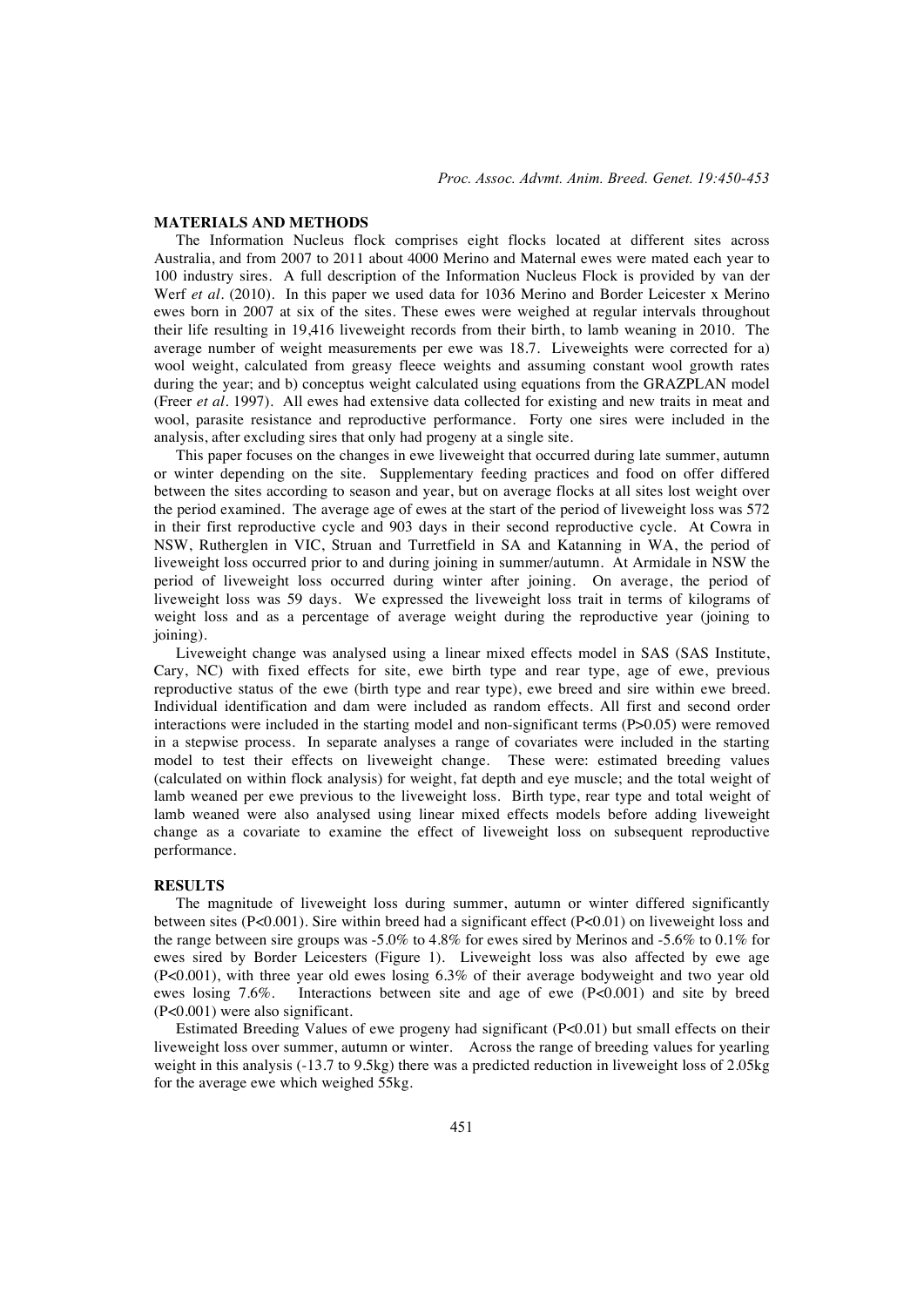# *Posters*

The impact of liveweight loss on subsequent reproductive performance indicated no significant effects on number of lambs born, number of lambs weaned or total weight of lambs weaned. Similarly, there was no carry over effect from previous birth type or rear type of ewes on weight loss during the subsequent summer, autumn or winter (Figure 2).



**Figure 1. Relationship between the predicted liveweight change (%) during summer, autumn or winter and average weight (kg) of ewe progeny from Merino ewes sired by Merinos () or Border Leicesters (). The data represent the average for ewe progeny grazed at six INF sites across Southern Australia over two years.** 



**Figure 2. Relationship between predicted liveweight change (%,) and total weight of lamb weaned (kg) for ewe progeny from Merino ewes sired by Merinos () or Border Leicesters (). The data represent the average for ewe progeny grazed at six INF sites across Southern**